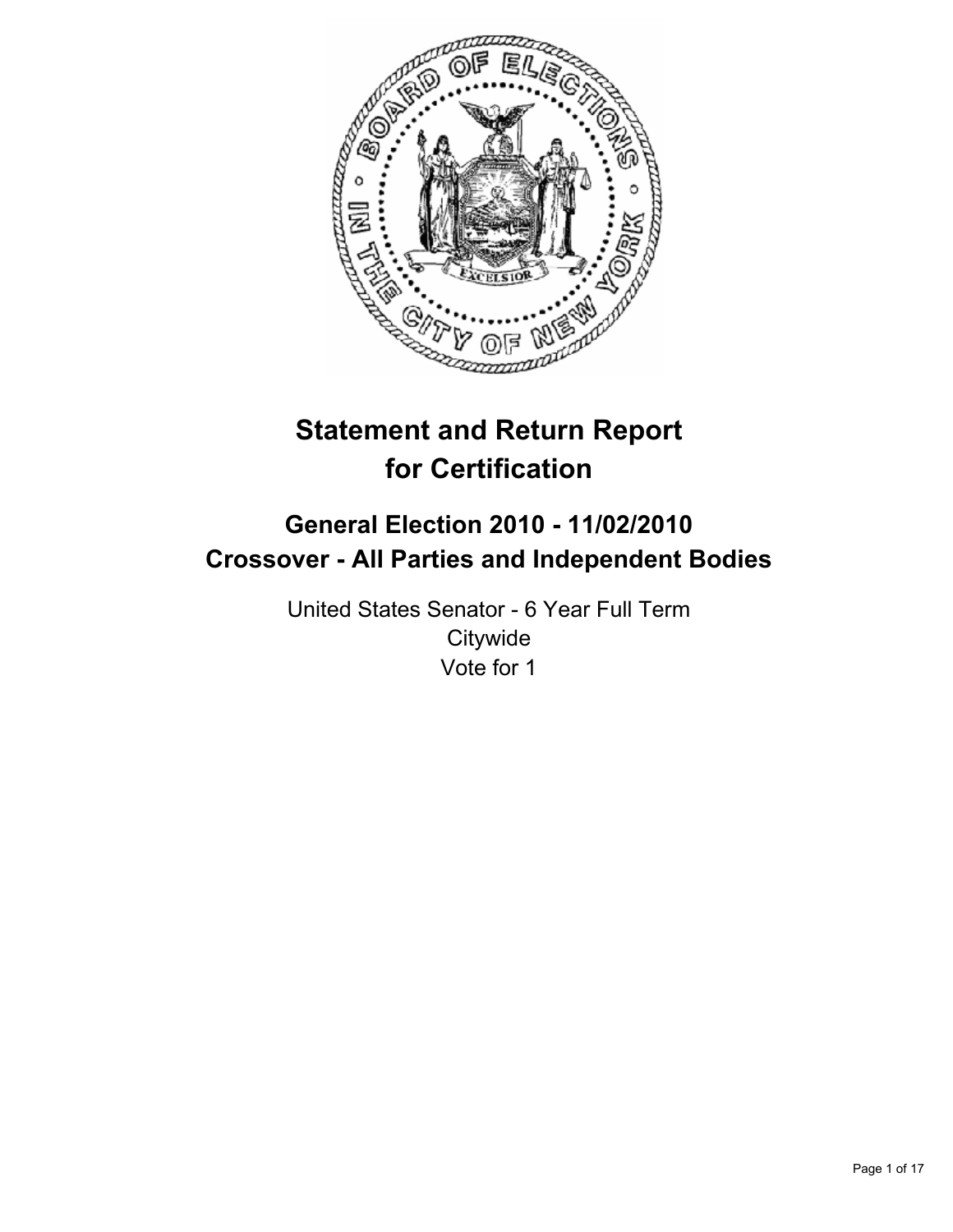

# **New York County**

| PUBLIC COUNTER                                 | 341,235        |
|------------------------------------------------|----------------|
| EMERGENCY                                      | 120            |
| ABSENTEE/MILITARY                              | 9,115          |
| <b>FEDERAL</b>                                 | 4,542          |
| <b>AFFIDAVIT</b>                               | 9,607          |
| <b>Total Ballots</b>                           | 364,619        |
| CHARLES E SCHUMER (DEMOCRATIC)                 | 264,368        |
| JAY TOWNSEND (REPUBLICAN)                      | 42,295         |
| CHARLES E SCHUMER (INDEPENDENCE)               | 8,479          |
| JAY TOWNSEND (CONSERVATIVE)                    | 3,528          |
| CHARLES E SCHUMER (WORKING FAMILIES)           | 26,079         |
| <b>COLIA CLARK (GREEN)</b>                     | 4,286          |
| RANDY A CREDICO (LIBERTARIAN/ANTI-PROHIBITION) | 1,974          |
| ABSTAIN (WRITE-IN)                             | 1              |
| ADAM CLAYTON (WRITE-IN)                        | 1              |
| ADRIANO ESPAILLAT (WRITE-IN)                   | 1              |
| AL SHARPTON (WRITE-IN)                         | 1              |
| ALFRED TAYLOR (WRITE-IN)                       | 1              |
| ALTON MADDOX (WRITE-IN)                        | 1              |
| BARRY ZIMMERMAN (WRITE-IN)                     | 1              |
| BELLA ABZY (WRITE-IN)                          | 1              |
| <b>BERNSTEIN (WRITE-IN)</b>                    | 1              |
| BOYCOTT PARTHED ISRAEL! (WRITE-IN)             | 1              |
| CARLA NORDSTROM (WRITE-IN)                     | 2              |
| CAROLINE KENNEDY (WRITE-IN)                    | 1              |
| CAROLYN KENNEDY (WRITE-IN)                     | 2              |
| CAROLYN MCCARTHY (WRITE-IN)                    | 1              |
| CHARLES BARRON (WRITE-IN)                      | $\overline{2}$ |
| CHARLES E SCHUMER (WRITE-IN)                   | 34             |
| CHARLES E. SCHUMER (WRITE-IN)                  | 2              |
| CHARLI KEMP (WRITE-IN)                         | 1              |
| CLAUDE WINFIELD (WRITE-IN)                     | 1              |
| CLINTON (WRITE-IN)                             | 1              |
| COLIA LIDDELL LAFAYETTE CLARK (WRITE-IN)       | 1              |
| CRISTOBALL SILVA (WRITE-IN)                    | 1              |
| DAFFY DUCK (WRITE-IN)                          | 1              |
| DAVID FAUST (WRITE-IN)                         | 1              |
| DAVID PATERSON (WRITE-IN)                      | 1              |
| DAVID PATTERSON (WRITE-IN)                     | 1              |
| DEBORAH GLICK (WRITE-IN)                       | 1              |
| DOUGLAS SCHREIBER (WRITE-IN)                   | 1              |
| DRAGAN SIMIL (WRITE-IN)                        | 1              |
| DYLAN RATIGAN (WRITE-IN)                       | 1              |
| ED KOCH (WRITE-IN)                             | 1              |
| EDMAND C BURNS (WRITE-IN)                      | 1              |
| ELI SENOR (WRITE-IN)                           | $\mathbf{1}$   |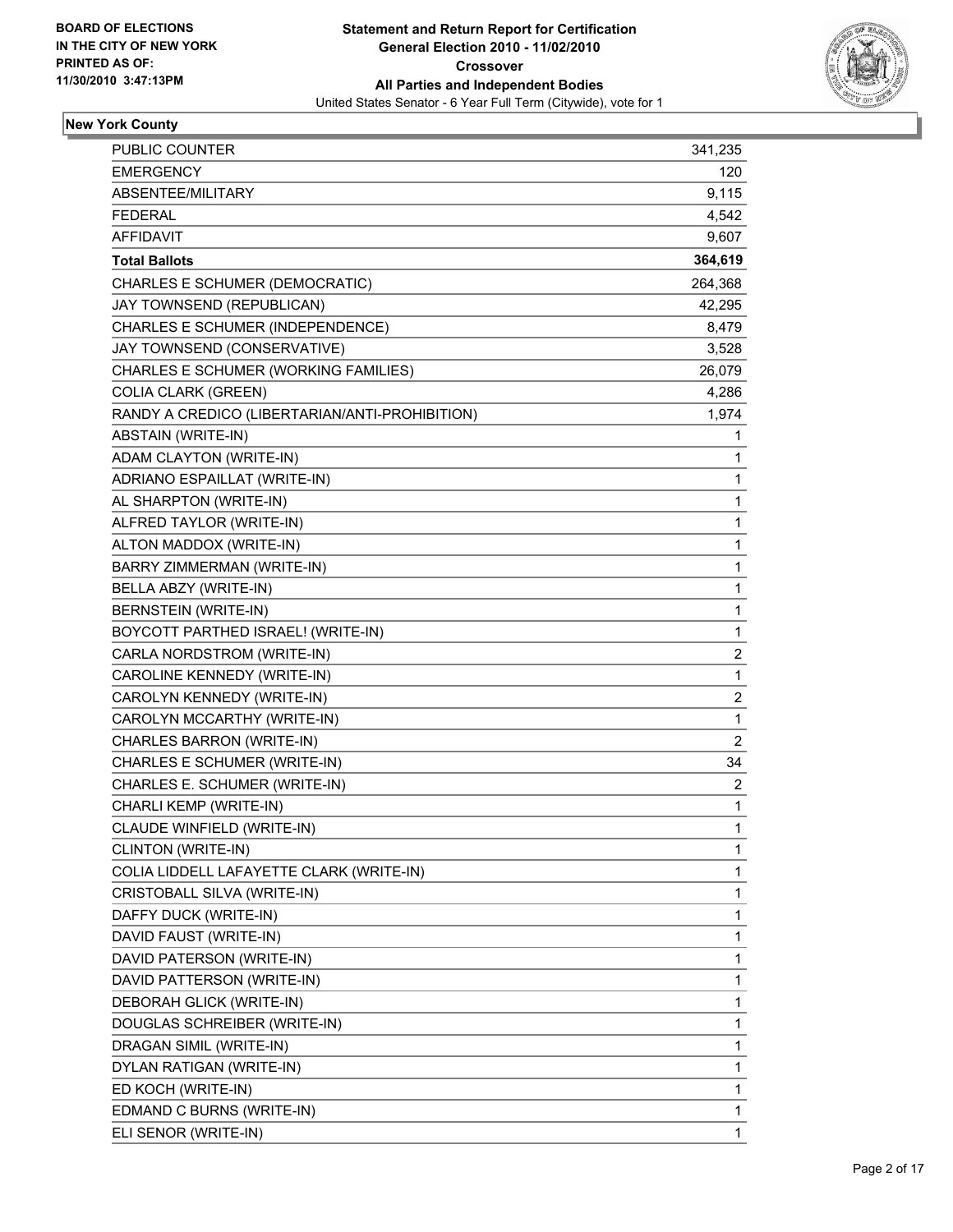

# **New York County**

| ELIZABETH WARREN (WRITE-IN)                 | 3              |
|---------------------------------------------|----------------|
| EUROPEAN AMERICA (WRITE-IN)                 | 1              |
| FAULKNER (WRITE-IN)                         | 1              |
| FEISAL RAUF (WRITE-IN)                      | 1              |
| FLORENCE MCDERMOTT (WRITE-IN)               | 1              |
| FRED DOLLEAR (WRITE-IN)                     | 1              |
| FULL PUBLIC FUNDING (WRITE-IN)              | 1              |
| <b>GAIL GOODE (WRITE-IN)</b>                | 1              |
| <b>GARY BERNSTEIN (WRITE-IN)</b>            | $\overline{2}$ |
| <b>GARY BERNSTEN (WRITE-IN)</b>             | 1              |
| <b>GARY BERNTSEN (WRITE-IN)</b>             | 1              |
| <b>GREG BALL (WRITE-IN)</b>                 | 1              |
| HAM SANDWICH (WRITE-IN)                     | 1              |
| HARVEY MILK (WRITE-IN)                      | 1              |
| HILLARY CLINTON (WRITE-IN)                  | 1              |
| HOLT (WRITE-IN)                             | 1              |
| JAY TOWNSEND (WRITE-IN)                     | 6              |
| JEAN DOHERTY (WRITE-IN)                     | 1              |
| JIMMY MCMILLAN (WRITE-IN)                   | 3              |
| JIMMY MCMILLIAN (WRITE-IN)                  | 1              |
| JOHN MCCARTHY (WRITE-IN)                    | $\overline{2}$ |
| JON STEWART (WRITE-IN)                      | $\overline{c}$ |
| KARL DENNINGER (WRITE-IN)                   | 1              |
| KEITH WRIGHT (WRITE-IN)                     | 1              |
| LARRY JACOBS (WRITE-IN)                     | 1              |
| LARRY MONTY (WRITE-IN)                      | 1              |
| LEONARD VAISMAN (WRITE-IN)                  | 1              |
| LISA MURKOWSTZ (WRITE-IN)                   | 1              |
| LIZARD PEOPLE (WRITE-IN)                    | 1              |
| LORD JESUS CHRIST THE SON OF GOD (WRITE-IN) | 1              |
| MARK SEAMAN (WRITE-IN)                      | 1              |
| MARY V ROBBINS MD (WRITE-IN)                | 1              |
| MARYANNE SLULLEY (WRITE-IN)                 | 1              |
| MEDICARE FOR ALL (WRITE-IN)                 | 1              |
| MICHAEL BLOOMBERG (WRITE-IN)                | 3              |
| MICHAEL BOCHSMAN (WRITE-IN)                 | 1              |
| MICHAEL FANDALL (WRITE-IN)                  | 1              |
| MICHAEL I. FANDAL (WRITE-IN)                | 1              |
| MICHAEL SANDAL (WRITE-IN)                   | 1              |
| MICKEY MOUSE (WRITE-IN)                     | $\mathbf{2}$   |
| MITT ROMNEY (WRITE-IN)                      | 1              |
| MITT ROMNI (WRITE-IN)                       | 1              |
| MONICA ANUSA (WRITE-IN)                     | 1              |
| N/A (WRITE-IN)                              | 1              |
| NESTER MAKHINO (WRITE-IN)                   | 1              |
| NICK MARTIN (WRITE-IN)                      | 1              |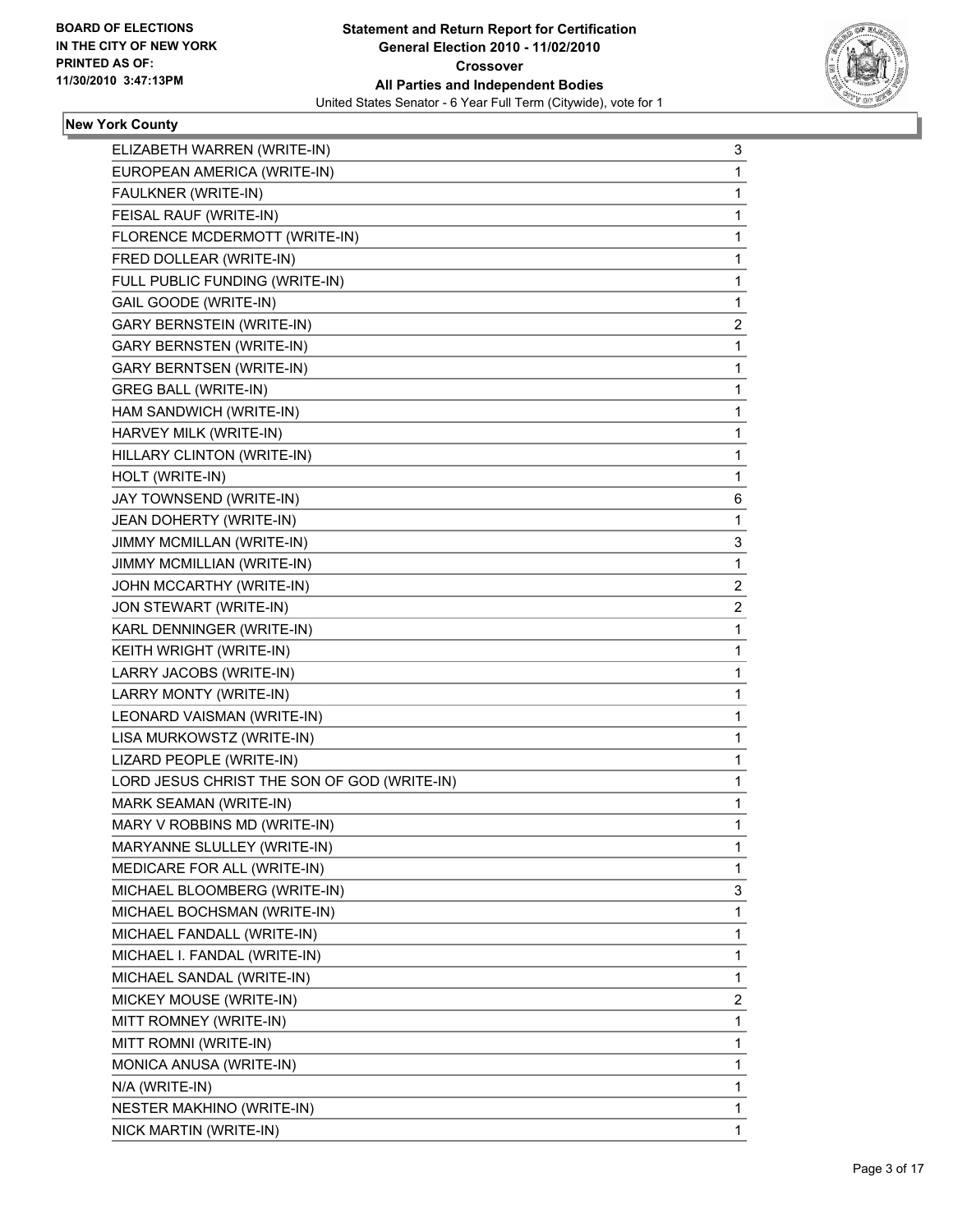

# **New York County**

| NO NAME (WRITE-IN)                 | 26      |
|------------------------------------|---------|
| NO ONE (WRITE-IN)                  | 2       |
| NOBODY (WRITE-IN)                  | 1       |
| NONE (WRITE-IN)                    | 5       |
| NONE OF THE ABOVE (WRITE-IN)       | 4       |
| NONE OF THE FOREGOING (WRITE-IN)   | 1       |
| NOT SCHUMER (WRITE-IN)             | 1       |
| PETER HOWARD (WRITE-IN)            | 2       |
| PETER KING (WRITE-IN)              | 1       |
| POPEYE (WRITE-IN)                  | 1       |
| RANDY A CREDICO (WRITE-IN)         | 1       |
| REBECCA CURT (WRITE-IN)            | 2       |
| RHODA NADLER (WRITE-IN)            | 1       |
| ROBERT WILLIAMS (WRITE-IN)         | 1       |
| ROY ENNIS (WRITE-IN)               | 1       |
| RUTH ROBIN-ERE (WRITE-IN)          | 1       |
| RUTH ROBINETT (WRITE-IN)           | 1       |
| RUTH ROBINETTE (WRITE-IN)          | 1       |
| RYAN E. HOFFMAN (WRITE-IN)         | 1       |
| SARA RUTH ROBINETTE (WRITE-IN)     | 2       |
| SARAH ROBINETT (WRITE-IN)          | 1       |
| SARAH RUTH RABINETT (WRITE-IN)     | 1       |
| SARAH RUTH ROBINETT (WRITE-IN)     | 2       |
| SCOTT M. SINGER (WRITE-IN)         | 1       |
| SCOTT MICHAEL SINGER (WRITE-IN)    | 1       |
| SCOTT SINGER (WRITE-IN)            | 1       |
| SINGLE PAYER (WRITE-IN)            | 1       |
| SOMEONE ELSE (WRITE-IN)            | 2       |
| ST. VINCENT REPLACEMENT (WRITE-IN) | 1       |
| STEVEN A KING (WRITE-IN)           | 2       |
| TED SORENSEN (WRITE-IN)            | 1       |
| THOMAS JEFFERSON (WRITE-IN)        | 1       |
| THOMAS K. DUDLE (WRITE-IN)         | 2       |
| TOM TAMASSIAN (WRITE-IN)           | 1       |
| TONY AVELLA (WRITE-IN)             | 3       |
| VOID (WRITE-IN)                    | 61      |
| WF KUNEZ (WRITE-IN)                | 1       |
| WILLIE COTTON (WRITE-IN)           | 3       |
| <b>WORKERS PARTY (WRITE-IN)</b>    | 1       |
| <b>Total Votes</b>                 | 351,283 |
| Unrecorded                         | 13,336  |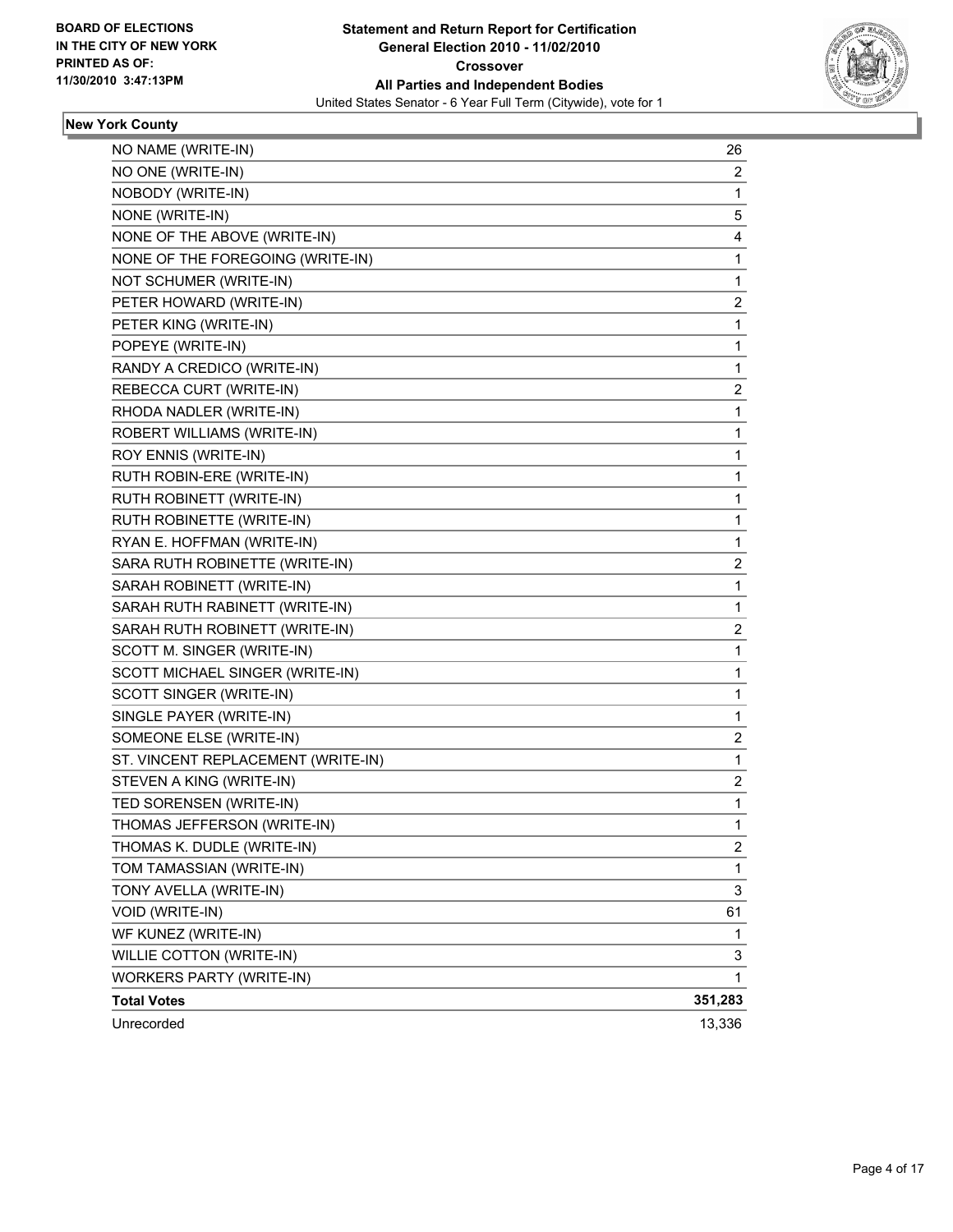

# **Bronx County**

| PUBLIC COUNTER                                 | 174,454 |
|------------------------------------------------|---------|
| <b>EMERGENCY</b>                               | 0       |
| ABSENTEE/MILITARY                              | 3,204   |
| <b>FEDERAL</b>                                 | 593     |
| <b>AFFIDAVIT</b>                               | 4,105   |
| <b>Total Ballots</b>                           | 182,356 |
| CHARLES E SCHUMER (DEMOCRATIC)                 | 144,213 |
| JAY TOWNSEND (REPUBLICAN)                      | 13,021  |
| CHARLES E SCHUMER (INDEPENDENCE)               | 2,892   |
| JAY TOWNSEND (CONSERVATIVE)                    | 2,532   |
| CHARLES E SCHUMER (WORKING FAMILIES)           | 8,187   |
| <b>COLIA CLARK (GREEN)</b>                     | 978     |
| RANDY A CREDICO (LIBERTARIAN/ANTI-PROHIBITION) | 481     |
| A (WRITE-IN)                                   | 3       |
| ANGEL VEGA (WRITE-IN)                          | 1       |
| CHARLES BARRON (WRITE-IN)                      | 1       |
| CHARLES E. SCHUMER (WRITE-IN)                  | 1       |
| CIATTA ZINNA BAIPAL (WRITE-IN)                 | 1       |
| ETERNAL FATHER & LORD (WRITE-IN)               | 1       |
| <b>GARY BERNSTEN (WRITE-IN)</b>                | 2       |
| <b>GAY MARRIAGE (WRITE-IN)</b>                 | 1       |
| ISH PEE PEE (WRITE-IN)                         | 1       |
| JAMES VACAA (WRITE-IN)                         | 1       |
| JAMES VACCA (WRITE-IN)                         | 1       |
| JIMMY MCMILLAN (WRITE-IN)                      | 1       |
| JOHN L SAMPSON (WRITE-IN)                      | 1       |
| JOSE SERRANO (WRITE-IN)                        | 1       |
| JOSEPH DIAFERIA (WRITE-IN)                     | 1       |
| JOSEPH MORTHORE (WRITE-IN)                     | 1       |
| ME (WRITE-IN)                                  | 1       |
| NADIA VASQUEZ (WRITE-IN)                       | 1       |
| NEAL NANATO (WRITE-IN)                         | 1       |
| NEITHER (WRITE-IN)                             | 1       |
| NO NAME (WRITE-IN)                             | 22      |
| OMOWALE ADEWALE (WRITE-IN)                     | 1       |
| PHIL DONAHUE (WRITE-IN)                        | 1       |
| RACHEL MADDOW OF MSNBC (WRITE-IN)              | 1       |
| ROBERT DELGROSSO (WRITE-IN)                    | 1       |
| RONDA HAUBEN (WRITE-IN)                        | 1       |
| SARAH RUTH ROBINETT (WRITE-IN)                 | 1       |
| SIRAH RUTH ROBINETT (WRITE-IN)                 | 2       |
| STEPHEN A VALENTIN (WRITE-IN)                  | 1       |
| <b>Total Votes</b>                             | 172,358 |
| Unrecorded                                     | 9,998   |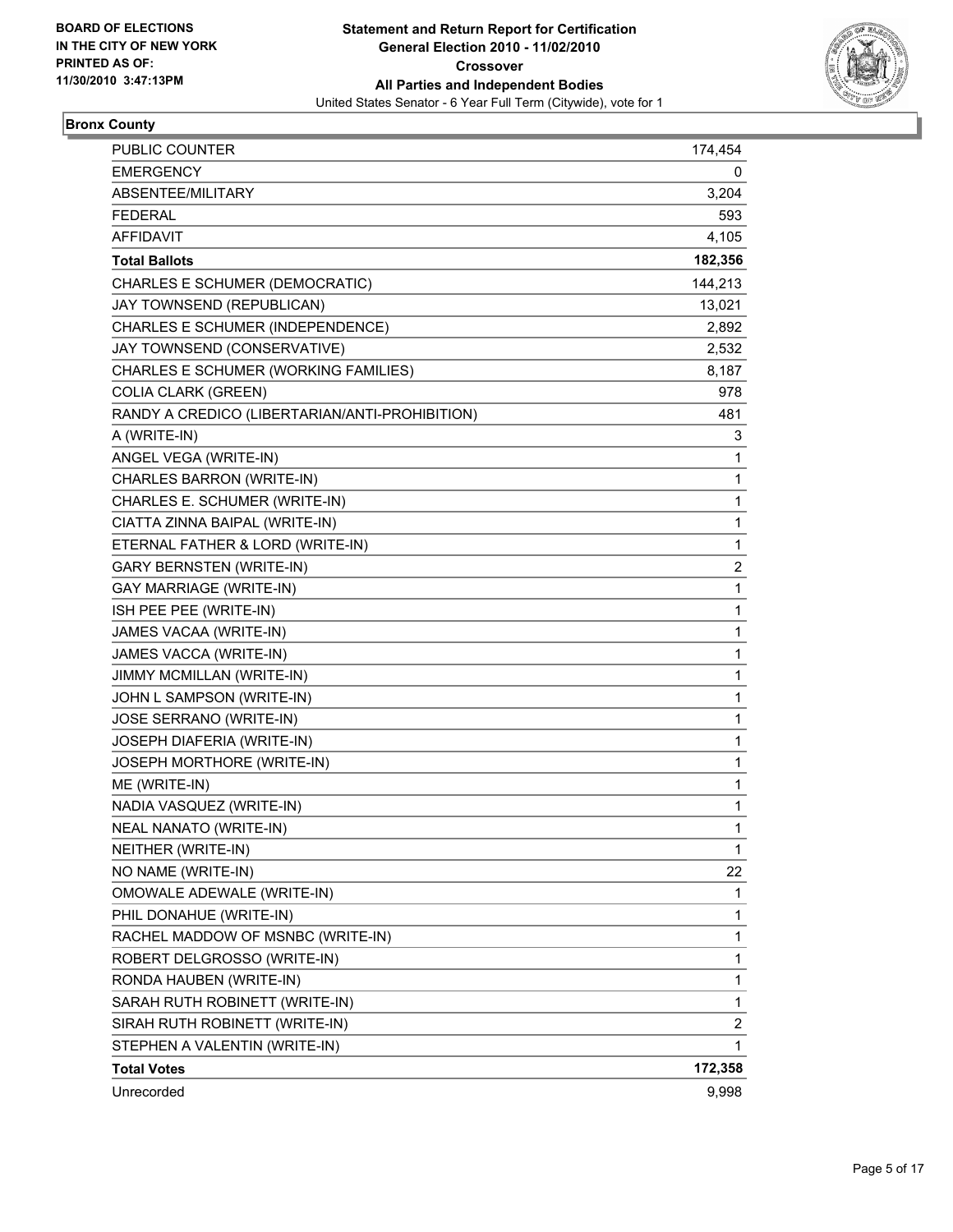

## **Kings County**

| <b>PUBLIC COUNTER</b>                          | 393,292        |
|------------------------------------------------|----------------|
| <b>EMERGENCY</b>                               | 350            |
| ABSENTEE/MILITARY                              | 7,280          |
| <b>FEDERAL</b>                                 | 1,795          |
| <b>AFFIDAVIT</b>                               | 8,988          |
| <b>Total Ballots</b>                           | 411,705        |
| CHARLES E SCHUMER (DEMOCRATIC)                 | 289,702        |
| JAY TOWNSEND (REPUBLICAN)                      | 52,003         |
| CHARLES E SCHUMER (INDEPENDENCE)               | 7,912          |
| JAY TOWNSEND (CONSERVATIVE)                    | 7,369          |
| CHARLES E SCHUMER (WORKING FAMILIES)           | 30,258         |
| <b>COLIA CLARK (GREEN)</b>                     | 4,315          |
| RANDY A CREDICO (LIBERTARIAN/ANTI-PROHIBITION) | 1,505          |
| ADAM MEYERS (WRITE-IN)                         | 1              |
| ADREW CUOMO (WRITE-IN)                         | 1              |
| AKIVA TAUBZR (WRITE-IN)                        | 1              |
| ALAN GRAYSON (WRITE-IN)                        | 1              |
| ALTON H. MADDON (WRITE-IN)                     | 1              |
| ALTON MADDOX (WRITE-IN)                        | 3              |
| ANDRW BACEVID (WRITE-IN)                       | 1              |
| ANGELA TRAVERS (WRITE-IN)                      | 1              |
| ANITA SERWACKI (WRITE-IN)                      | 1              |
| ANNE BUSH (WRITE-IN)                           | 1              |
| ARE LLANO (WRITE-IN)                           | 1              |
| ASHER YUZZER (WRITE-IN)                        | 1              |
| AVRDROM KATZENSTEIN (WRITE-IN)                 | 1              |
| <b>B RUBBLE (WRITE-IN)</b>                     | 1              |
| BILL MOYERS (WRITE-IN)                         | 1              |
| CAL BEGUN (WRITE-IN)                           | 1              |
| CHARLES HAEUSSTER (WRITE-IN)                   | 1              |
| DANIEL PATRICK MOYNIHAN (WRITE-IN)             | 1              |
| ERNEST FRIEDMAN (WRITE-IN)                     | $\overline{2}$ |
| ESTHER STEINBERG (WRITE-IN)                    | 1              |
| <b>GAIL GOODE (WRITE-IN)</b>                   | 1              |
| <b>GEASE HOWARD (WRITE-IN)</b>                 | 1              |
| <b>GENE RUSSIANOFF (WRITE-IN)</b>              | 1              |
| <b>GREY WILSONS (WRITE-IN)</b>                 | 1              |
| HOWARD STERN (WRITE-IN)                        | 1              |
| JAMESCLARK COCKER (WRITE-IN)                   | 1              |
| JAY TOWNSEND VOID (WRITE-IN)                   | 1              |
| JEFFREY LEBOWSKI (WRITE-IN)                    | 1              |
| JIMMY MCMILLAN (WRITE-IN)                      | 1              |
| JOE ADDABBO (WRITE-IN)                         | 1              |
| JOEL SCHWIMMER (WRITE-IN)                      | 1              |
| JOSEPH D'AGOSTINO (WRITE-IN)                   | 1              |
| <b>KEVIN CUMMINS (WRITE-IN)</b>                | $\overline{2}$ |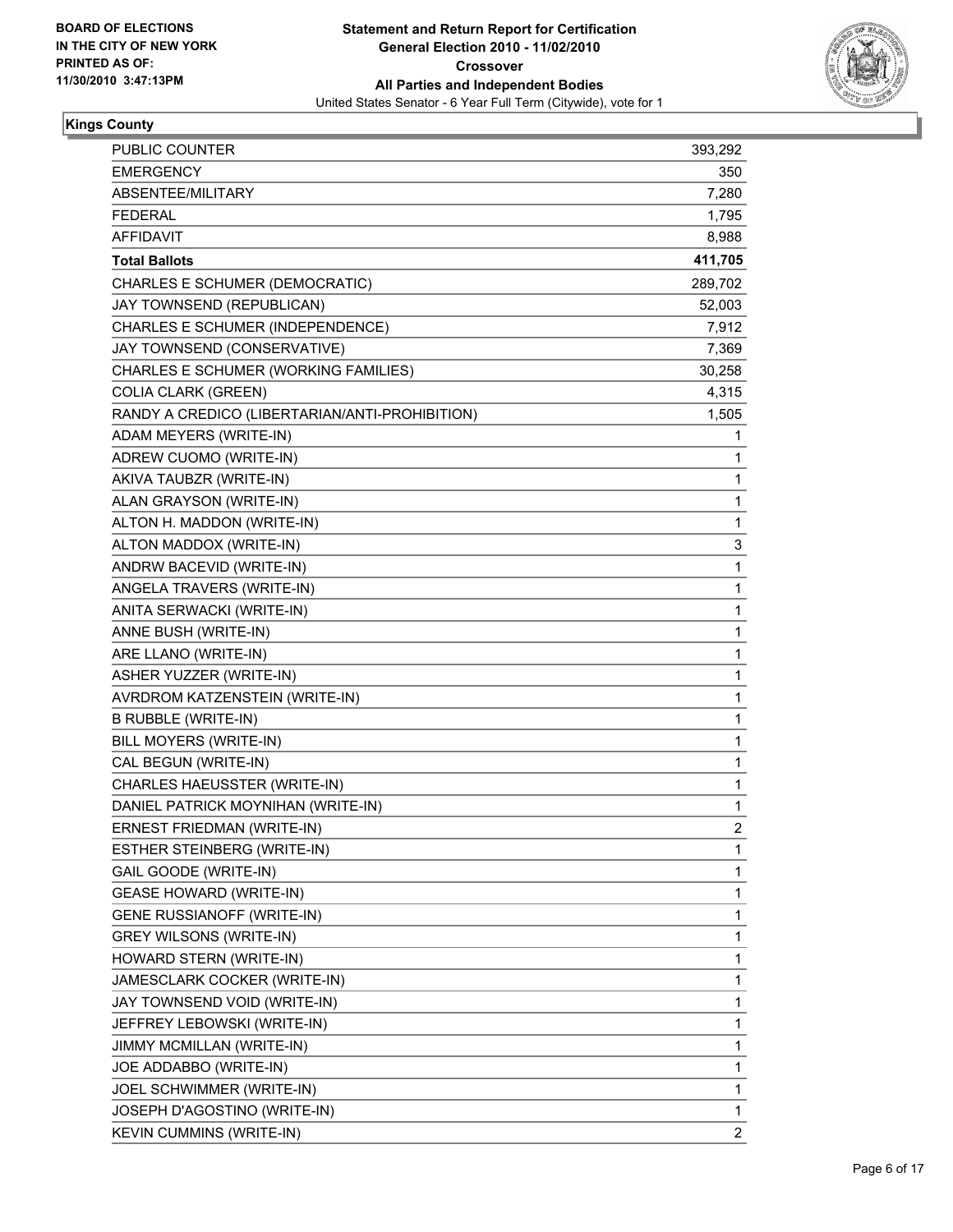

## **Kings County**

| KING KONG (WRITE-IN)             | 1       |
|----------------------------------|---------|
| LORAINE NELSON (WRITE-IN)        | 1       |
| MARK DEWAR (WRITE-IN)            | 1       |
| MARTIN J. GOLDEN (WRITE-IN)      | 1       |
| MARVIN MARKUS (WRITE-IN)         | 3       |
| MICHAEL FESSEL (WRITE-IN)        |         |
| NEIL SCOTT (WRITE-IN)            | 1       |
| PHIL LESH (WRITE-IN)             | 1       |
| RENEE HAYNES (WRITE-IN)          | 1       |
| ROSS FEINGOLD (WRITE-IN)         | 1       |
| SDU FOUST (WRITE-IN)             | 1       |
| SEKOY MARTIN (WRITE-IN)          | 1       |
| STEVEN COLBERT (WRITE-IN)        | 1       |
| STEWART MILSTEIN (WRITE-IN)      | 1       |
| THOMAS S SHEILDS (WRITE-IN)      |         |
| TONY AVELLA (WRITE-IN)           |         |
| WATER VONDER NOGELNUE (WRITE-IN) |         |
| <b>Total Votes</b>               | 393,120 |
| Unrecorded                       | 18,585  |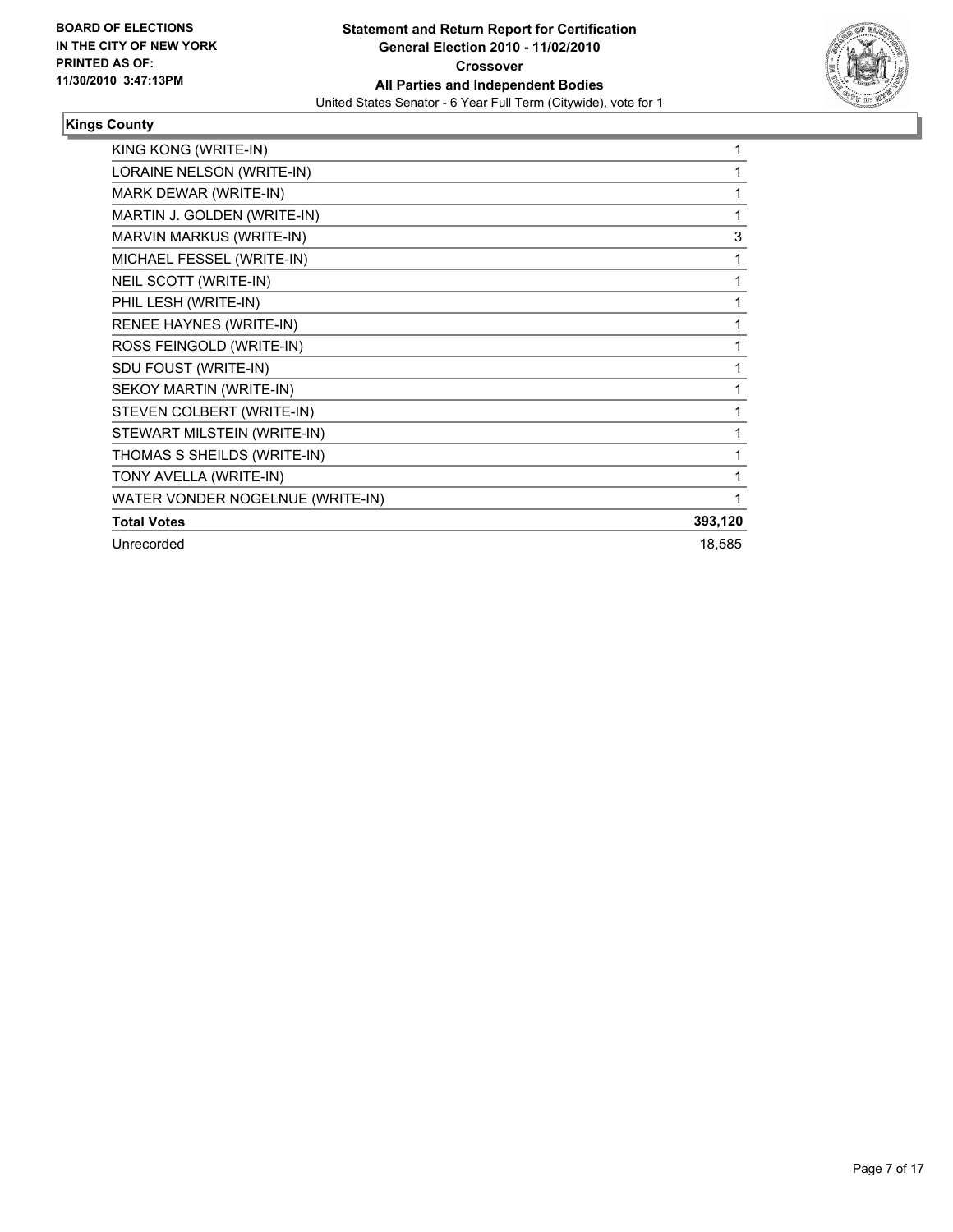

# **Queens County**

| <b>PUBLIC COUNTER</b>                          | 336,956 |
|------------------------------------------------|---------|
| <b>EMERGENCY</b>                               | 209     |
| ABSENTEE/MILITARY                              | 7,837   |
| <b>FEDERAL</b>                                 | 1,796   |
| <b>AFFIDAVIT</b>                               | 4,752   |
| <b>Total Ballots</b>                           | 351,550 |
| CHARLES E SCHUMER (DEMOCRATIC)                 | 244,616 |
| JAY TOWNSEND (REPUBLICAN)                      | 55,985  |
| CHARLES E SCHUMER (INDEPENDENCE)               | 7,800   |
| JAY TOWNSEND (CONSERVATIVE)                    | 8,582   |
| CHARLES E SCHUMER (WORKING FAMILIES)           | 13,731  |
| <b>COLIA CLARK (GREEN)</b>                     | 2,417   |
| RANDY A CREDICO (LIBERTARIAN/ANTI-PROHIBITION) | 1,300   |
| ADELLE R NATHAUSON (WRITE-IN)                  | 1       |
| ALFREDO CENTOLA (WRITE-IN)                     | 1       |
| ALLAN JENNINGS (WRITE-IN)                      | 1       |
| AMY GOODMAN (WRITE-IN)                         | 1       |
| B. BUNNY (WRITE-IN)                            | 1       |
| BARBARA FINGER (WRITE-IN)                      | 1       |
| <b>BOB TURNER (WRITE-IN)</b>                   | 1       |
| CHAYA ROSNER (WRITE-IN)                        | 1       |
| CHRISTIAN PONTARELLI (WRITE-IN)                | 1       |
| DAVID GORDON (WRITE-IN)                        | 1       |
| D-BAG (WRITE-IN)                               | 1       |
| DECLINED PHANTOM (WRITE-IN)                    | 1       |
| DOGGS (WRITE-IN)                               | 1       |
| DOOGIE HOUSER M.D. (WRITE-IN)                  | 1       |
| DOUGLAS A WILLIAMSON (WRITE-IN)                | 1       |
| E. FINK (WRITE-IN)                             | 1       |
| ED MCCLOSKEY (WRITE-IN)                        | 1       |
| EDWARD J. SPIOLLI (WRITE-IN)                   | 1       |
| EISTE OLOI GTP (WRITE-IN)                      | 1       |
| EISTEGIATO POUTJO GAVAS (WRITE-IN)             | 1       |
| ELIZABETH WARREN (WRITE-IN)                    | 1       |
| FRANK PADAVAN (WRITE-IN)                       | 1       |
| GAMAAL D. BROWN (WRITE-IN)                     | 1       |
| <b>GARY BERNSTEIN (WRITE-IN)</b>               | 1       |
| <b>GEORGE EMERTRICK (WRITE-IN)</b>             | 1       |
| <b>GREGORY FINGER (WRITE-IN)</b>               | 1       |
| <b>GREGORY POLIT (WRITE-IN)</b>                | 1       |
| HERB POSNER (WRITE-IN)                         | 2       |
| HOMER SIMPSON (WRITE-IN)                       | 1       |
| JAMES TRIKAS (WRITE-IN)                        | 1       |
| JASMINE PINKI (WRITE-IN)                       | 1       |
| JAY TOWNSEND (WRITE-IN)                        | 1       |
| JOHN CLIFTON (WRITE-IN)                        | 1       |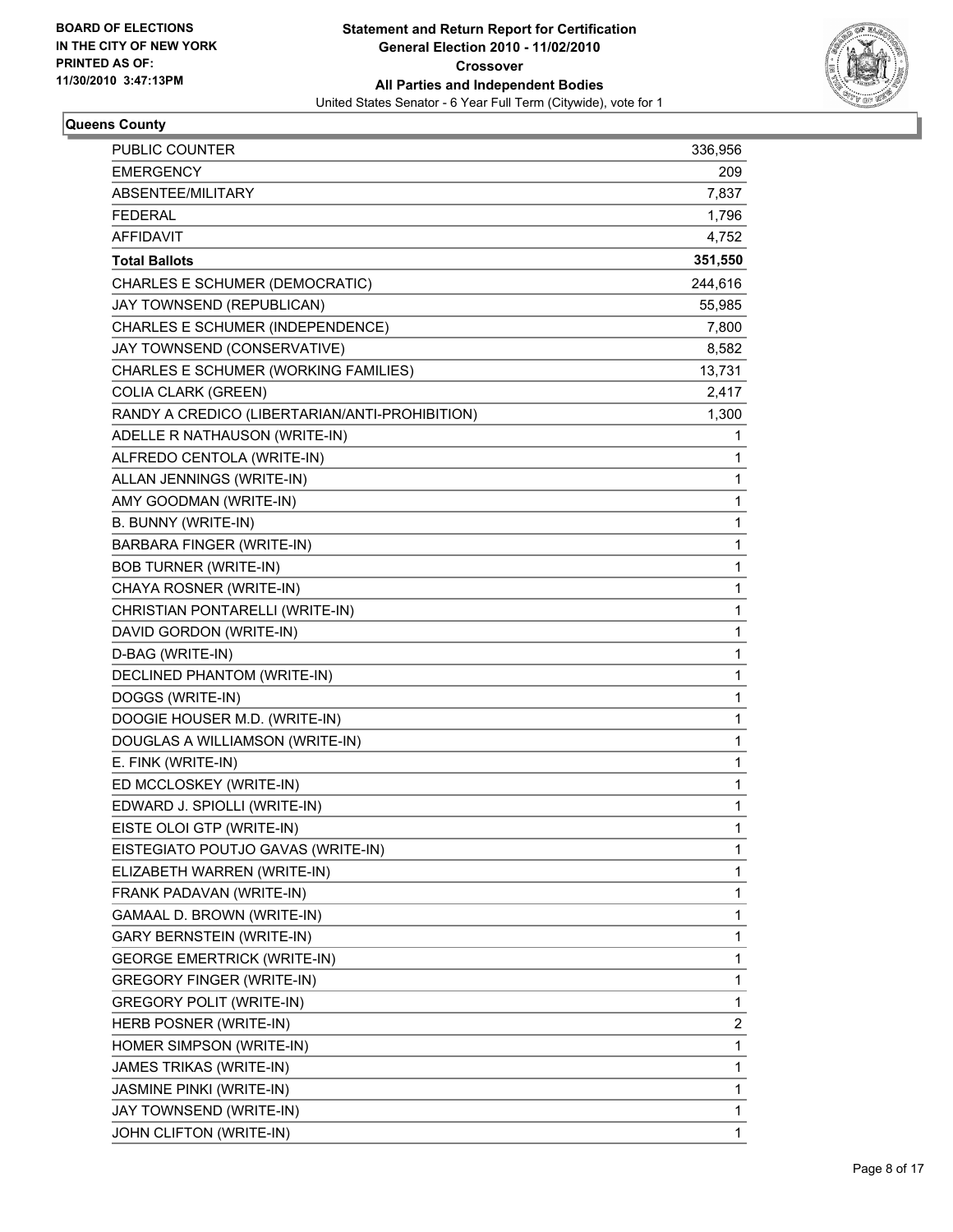

#### **Queens County**

| JOHN MESSER (WRITE-IN)          | 1       |
|---------------------------------|---------|
| JOHN W. CRONIN (WRITE-IN)       | 1       |
| JONAS BENDER-NASH (WRITE-IN)    | 1       |
| JOSE PERALTA (WRITE-IN)         | 1       |
| JOSHUA BARRO (WRITE-IN)         | 1       |
| KATHERINE R MASI (WRITE-IN)     | 2       |
| KEVIN BOYLE (WRITE-IN)          | 1       |
| KHALDOWN KHELIL (WRITE-IN)      | 1       |
| LAURA COLBY (WRITE-IN)          | 1       |
| MARTIN T GOODMAN (WRITE-IN)     | 1       |
| MARY CLARK (WRITE-IN)           | 1       |
| MICHAEL DEAR (WRITE-IN)         | 1       |
| MICKEY MOUSE (WRITE-IN)         | 1       |
| MIGUEL SERRAT (WRITE-IN)        | 1       |
| MISS PEGGY (WRITE-IN)           | 1       |
| MONTGOMERY SUMMA (WRITE-IN)     | 1       |
| MORT ZUCKER-MAN (WRITE-IN)      | 1       |
| NO NAME (WRITE-IN)              | 48      |
| NOAM CHOUSKY (WRITE-IN)         | 1       |
| PAT TOONEY (WRITE-IN)           | 1       |
| PAUL BOIDER (WRITE-IN)          | 1       |
| PETER KING (WRITE-IN)           | 2       |
| RALPH NADER (WRITE-IN)          | 3       |
| RANDY CREDICO (WRITE-IN)        | 1       |
| RAYMOND GEE (WRITE-IN)          | 1       |
| RICHARD LA SALLE (WRITE-IN)     | 1       |
| RICHARD MAIELLO (WRITE-IN)      | 1       |
| RON PAUL (WRITE-IN)             | 1       |
| RUDOLPH GIULIANI (WRITE-IN)     | 1       |
| RUTH ROBINETT (WRITE-IN)        | 2       |
| SEAN SULLIVAN (WRITE-IN)        | 1       |
| SEBASTIAN D'BRONSKI (WRITE-IN)  | 1       |
| SHIRLEY HUNTLEY (WRITE-IN)      | 2       |
| SIMON KWOK (WRITE-IN)           | 1       |
| STEVE JUGAN (WRITE-IN)          | 1       |
| THOMAS DAY (WRITE-IN)           | 1       |
| VOID (WRITE-IN)                 | 9       |
| WALTER N IWACHOW (WRITE-IN)     | 1       |
| WILLIAM J. MILLS JR. (WRITE-IN) | 1       |
| <b>Total Votes</b>              | 334,565 |
| Unrecorded                      | 16,985  |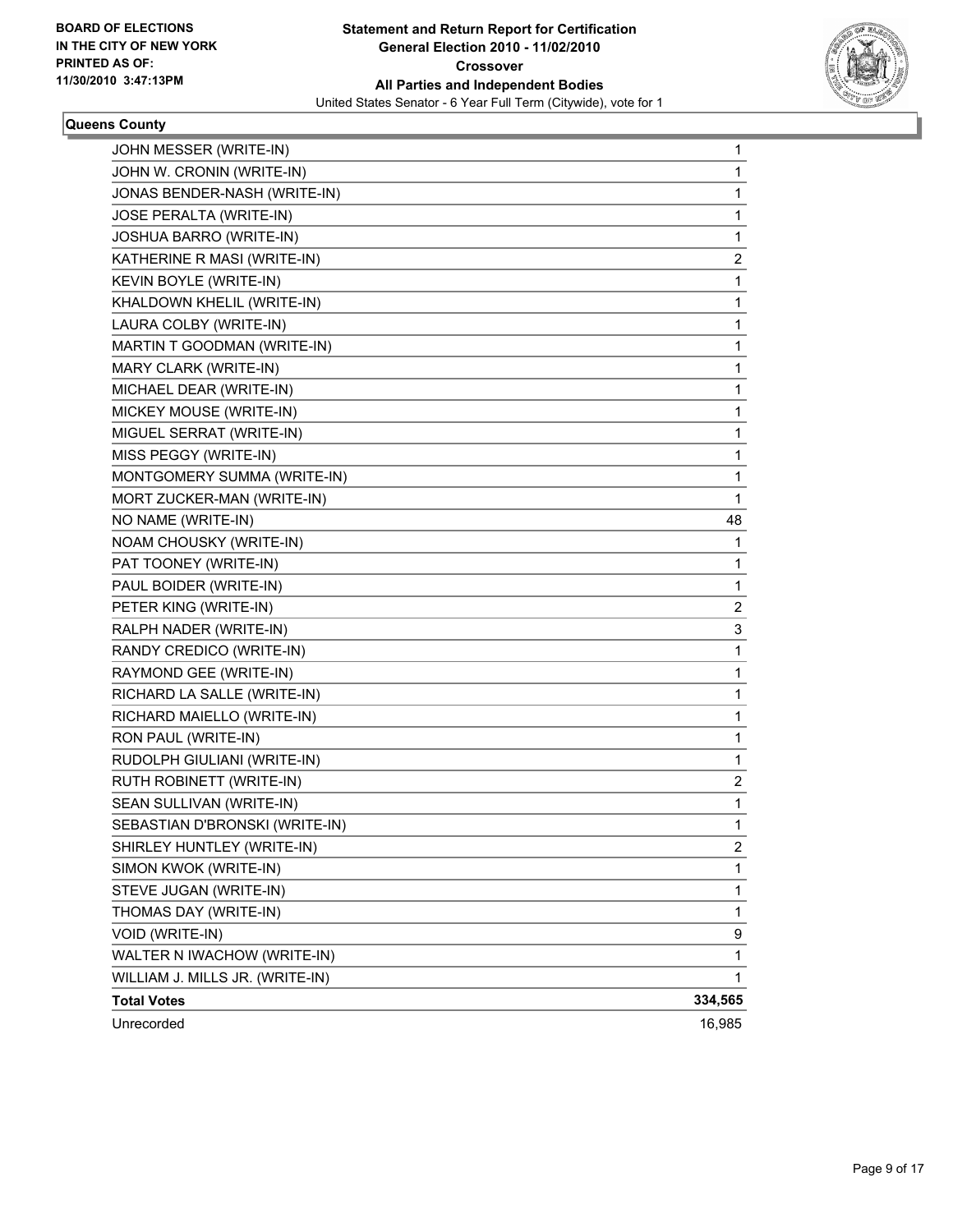

# **Richmond County**

| <b>PUBLIC COUNTER</b>                          | 94,944         |
|------------------------------------------------|----------------|
| <b>EMERGENCY</b>                               | 1.             |
| ABSENTEE/MILITARY                              | 3,229          |
| <b>FEDERAL</b>                                 | 204            |
| <b>AFFIDAVIT</b>                               | 990            |
| <b>Total Ballots</b>                           | 99,368         |
| CHARLES E SCHUMER (DEMOCRATIC)                 | 48,502         |
| JAY TOWNSEND (REPUBLICAN)                      | 33,242         |
| CHARLES E SCHUMER (INDEPENDENCE)               | 4,241          |
| JAY TOWNSEND (CONSERVATIVE)                    | 6,201          |
| CHARLES E SCHUMER (WORKING FAMILIES)           | 3,154          |
| <b>COLIA CLARK (GREEN)</b>                     | 457            |
| RANDY A CREDICO (LIBERTARIAN/ANTI-PROHIBITION) | 431            |
| ART VANDERLAY (WRITE-IN)                       | 1              |
| BRENDON LANTRY (WRITE-IN)                      | 1              |
| DENNIS CONRAD (WRITE-IN)                       | 1              |
| ELIZABETH CAMMARATA (WRITE-IN)                 | 1              |
| ELVIS ROSARIO (WRITE-IN)                       | 1              |
| ERIK MERMAGEN (WRITE-IN)                       | 1              |
| <b>GARY BERNSTEN (WRITE-IN)</b>                | 2              |
| <b>GARY SCHROEN (WRITE-IN)</b>                 | 1              |
| <b>GEORGE M CODD (WRITE-IN)</b>                | 1              |
| GERALD A DENARO (WRITE-IN)                     | 1              |
| HARPO MARX (WRITE-IN)                          | 1              |
| JOANTHAN ROSSI (WRITE-IN)                      | 1              |
| JOE DIOGUARDI (WRITE-IN)                       | 1              |
| JON STEWART (WRITE-IN)                         | 1              |
| JONATHAN ROSSI (WRITE-IN)                      | 1              |
| LORI SADDLER (WRITE-IN)                        | 1              |
| MARC LAW (WRITE-IN)                            | 1              |
| MARK ZINK (WRITE-IN)                           | 1              |
| MICHAEL EVANSKI (WRITE-IN)                     | 1              |
| MICHELLE BRIGGS (WRITE-IN)                     | 1              |
| MITCHEL ZINK (WRITE-IN)                        | 1              |
| MITCHELL ZINK (WRITE-IN)                       | 14             |
| MR. SPOK (WRITE-IN)                            | 1              |
| NO NAME (WRITE-IN)                             | 5              |
| RJ GUERCIO (WRITE-IN)                          | 1              |
| RUDOLPH GIULIANI (WRITE-IN)                    | 1              |
| RYAN MURPHY (WRITE-IN)                         | $\overline{c}$ |
| TERESA A. ZERILLI (WRITE-IN)                   | 1              |
| THOMAS M LAGUDICE (WRITE-IN)                   | 1              |
| <b>Total Votes</b>                             | 96,276         |
| Unrecorded                                     | 3,092          |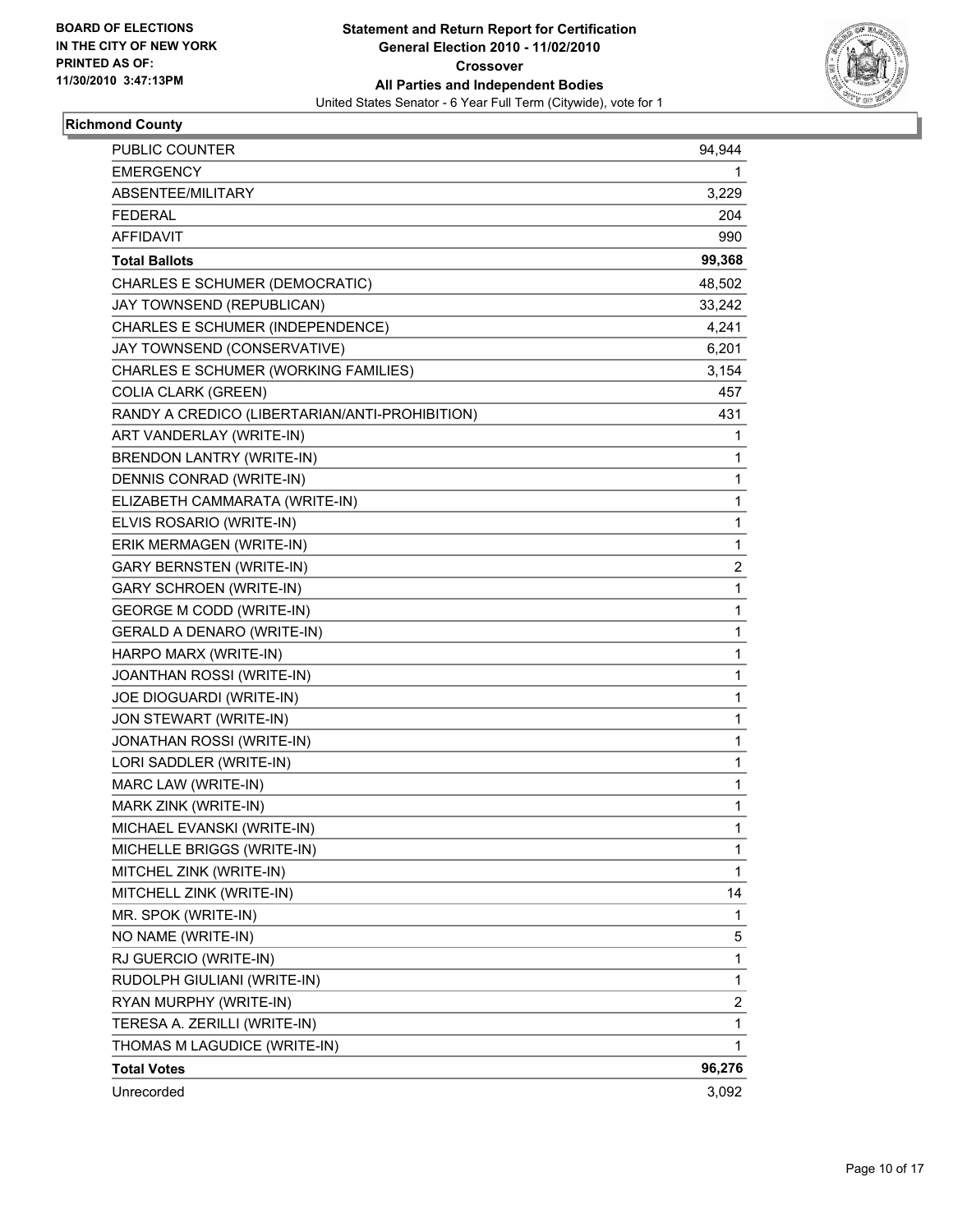

| <b>PUBLIC COUNTER</b>                          | 1,340,881 |
|------------------------------------------------|-----------|
| <b>EMERGENCY</b>                               | 680       |
| ABSENTEE/MILITARY                              | 30,665    |
| <b>FEDERAL</b>                                 | 8,930     |
| <b>AFFIDAVIT</b>                               | 28,442    |
| <b>Total Ballots</b>                           | 1,409,598 |
| CHARLES E SCHUMER (DEMOCRATIC)                 | 991,401   |
| JAY TOWNSEND (REPUBLICAN)                      | 196,546   |
| CHARLES E SCHUMER (INDEPENDENCE)               | 31,324    |
| JAY TOWNSEND (CONSERVATIVE)                    | 28,212    |
| CHARLES E SCHUMER (WORKING FAMILIES)           | 81,409    |
| <b>COLIA CLARK (GREEN)</b>                     | 12,453    |
| RANDY A CREDICO (LIBERTARIAN/ANTI-PROHIBITION) | 5,691     |
| A (WRITE-IN)                                   | 3         |
| ABSTAIN (WRITE-IN)                             | 1         |
| ADAM CLAYTON (WRITE-IN)                        | 1         |
| ADAM MEYERS (WRITE-IN)                         | 1         |
| ADELLE R NATHAUSON (WRITE-IN)                  | 1         |
| ADREW CUOMO (WRITE-IN)                         | 1         |
| ADRIANO ESPAILLAT (WRITE-IN)                   | 1         |
| AKIVA TAUBZR (WRITE-IN)                        | 1         |
| AL SHARPTON (WRITE-IN)                         | 1         |
| ALAN GRAYSON (WRITE-IN)                        | 1         |
| ALFRED TAYLOR (WRITE-IN)                       | 1         |
| ALFREDO CENTOLA (WRITE-IN)                     | 1         |
| ALLAN JENNINGS (WRITE-IN)                      | 1         |
| ALTON H. MADDON (WRITE-IN)                     | 1         |
| ALTON MADDOX (WRITE-IN)                        | 4         |
| AMY GOODMAN (WRITE-IN)                         | 1         |
| ANDRW BACEVID (WRITE-IN)                       | 1         |
| ANGEL VEGA (WRITE-IN)                          | 1         |
| ANGELA TRAVERS (WRITE-IN)                      | 1         |
| ANITA SERWACKI (WRITE-IN)                      | 1         |
| ANNE BUSH (WRITE-IN)                           | 1         |
| ARE LLANO (WRITE-IN)                           | 1         |
| ART VANDERLAY (WRITE-IN)                       | 1         |
| <b>ASHER YUZZER (WRITE-IN)</b>                 | 1         |
| AVRDROM KATZENSTEIN (WRITE-IN)                 | 1         |
| B RUBBLE (WRITE-IN)                            | 1         |
| B. BUNNY (WRITE-IN)                            | 1         |
| BARBARA FINGER (WRITE-IN)                      | 1         |
| BARRY ZIMMERMAN (WRITE-IN)                     | 1         |
| BELLA ABZY (WRITE-IN)                          | 1         |
| BERNSTEIN (WRITE-IN)                           | 1         |
| BILL MOYERS (WRITE-IN)                         | 1         |
| <b>BOB TURNER (WRITE-IN)</b>                   | 1         |
|                                                |           |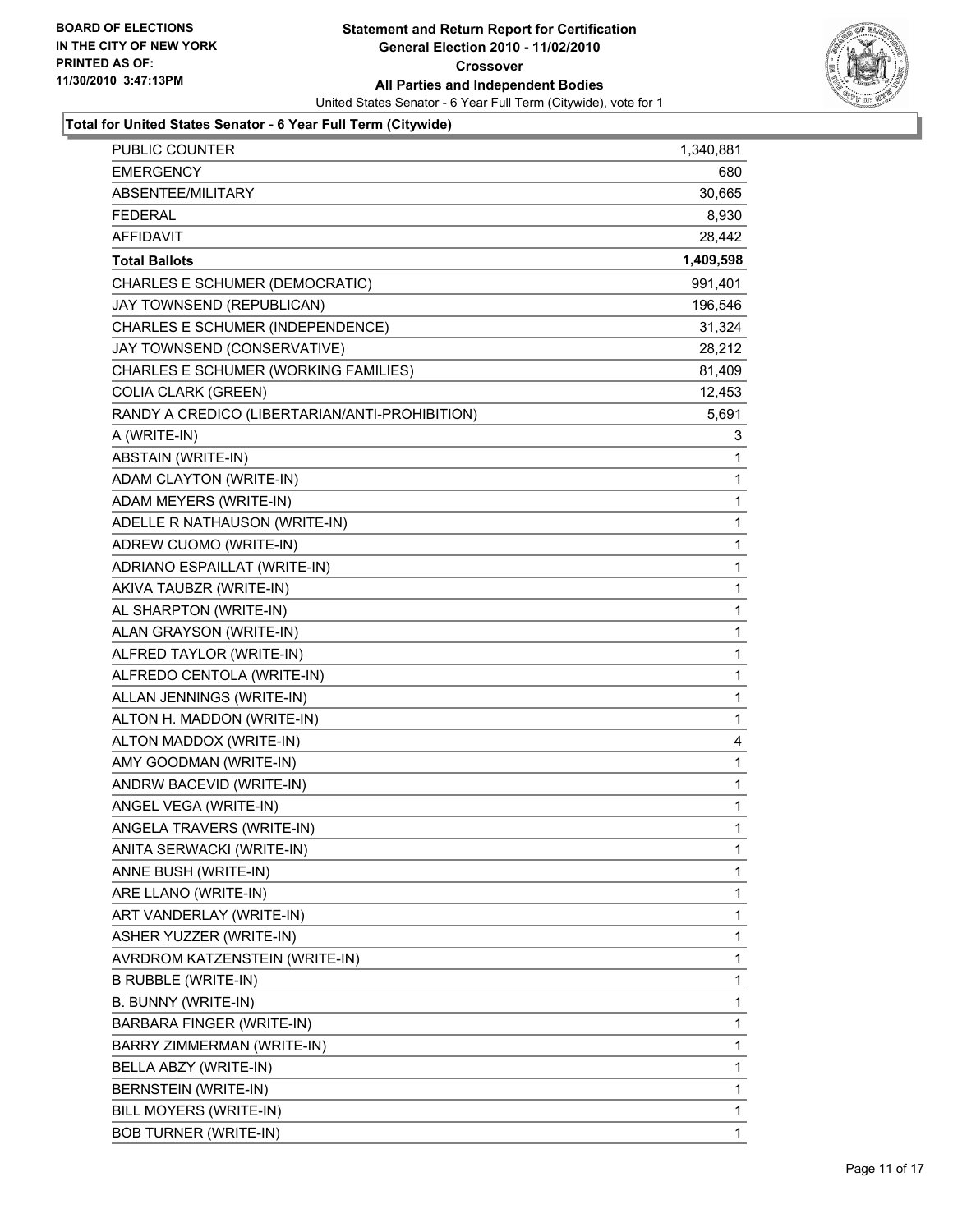| BOYCOTT PARTHED ISRAEL! (WRITE-IN)       | $\mathbf 1$    |
|------------------------------------------|----------------|
| BRENDON LANTRY (WRITE-IN)                | 1              |
| CAL BEGUN (WRITE-IN)                     | 1              |
| CARLA NORDSTROM (WRITE-IN)               | $\overline{2}$ |
| CAROLINE KENNEDY (WRITE-IN)              | 1              |
| CAROLYN KENNEDY (WRITE-IN)               | 2              |
| CAROLYN MCCARTHY (WRITE-IN)              | 1              |
| CHARLES BARRON (WRITE-IN)                | 3              |
| CHARLES E SCHUMER (WRITE-IN)             | 34             |
| CHARLES E. SCHUMER (WRITE-IN)            | 3              |
| CHARLES HAEUSSTER (WRITE-IN)             | 1              |
| CHARLI KEMP (WRITE-IN)                   | 1              |
| CHAYA ROSNER (WRITE-IN)                  | 1              |
| CHRISTIAN PONTARELLI (WRITE-IN)          | 1              |
| CIATTA ZINNA BAIPAL (WRITE-IN)           | 1              |
| CLAUDE WINFIELD (WRITE-IN)               | 1              |
| CLINTON (WRITE-IN)                       | 1              |
| COLIA LIDDELL LAFAYETTE CLARK (WRITE-IN) | 1              |
| CRISTOBALL SILVA (WRITE-IN)              | 1              |
| DAFFY DUCK (WRITE-IN)                    | 1              |
| DANIEL PATRICK MOYNIHAN (WRITE-IN)       | 1              |
| DAVID FAUST (WRITE-IN)                   | 1              |
| DAVID GORDON (WRITE-IN)                  | 1              |
| DAVID PATERSON (WRITE-IN)                | 1              |
| DAVID PATTERSON (WRITE-IN)               | 1              |
| D-BAG (WRITE-IN)                         | 1              |
| DEBORAH GLICK (WRITE-IN)                 | 1              |
| DECLINED PHANTOM (WRITE-IN)              | 1              |
| DENNIS CONRAD (WRITE-IN)                 | 1              |
| DOGGS (WRITE-IN)                         | 1              |
| DOOGIE HOUSER M.D. (WRITE-IN)            | 1              |
| DOUGLAS A WILLIAMSON (WRITE-IN)          | 1              |
| DOUGLAS SCHREIBER (WRITE-IN)             | 1              |
| DRAGAN SIMIL (WRITE-IN)                  | 1              |
| DYLAN RATIGAN (WRITE-IN)                 | 1              |
| E. FINK (WRITE-IN)                       | 1              |
| ED KOCH (WRITE-IN)                       | 1              |
| ED MCCLOSKEY (WRITE-IN)                  | 1              |
| EDMAND C BURNS (WRITE-IN)                | 1              |
| EDWARD J. SPIOLLI (WRITE-IN)             | 1              |
| EISTE OLOI GTP (WRITE-IN)                | 1              |
| EISTEGIATO POUTJO GAVAS (WRITE-IN)       | 1              |
| ELI SENOR (WRITE-IN)                     | 1              |
| ELIZABETH CAMMARATA (WRITE-IN)           | 1              |
| ELIZABETH WARREN (WRITE-IN)              | 4              |
| ELVIS ROSARIO (WRITE-IN)                 | 1.             |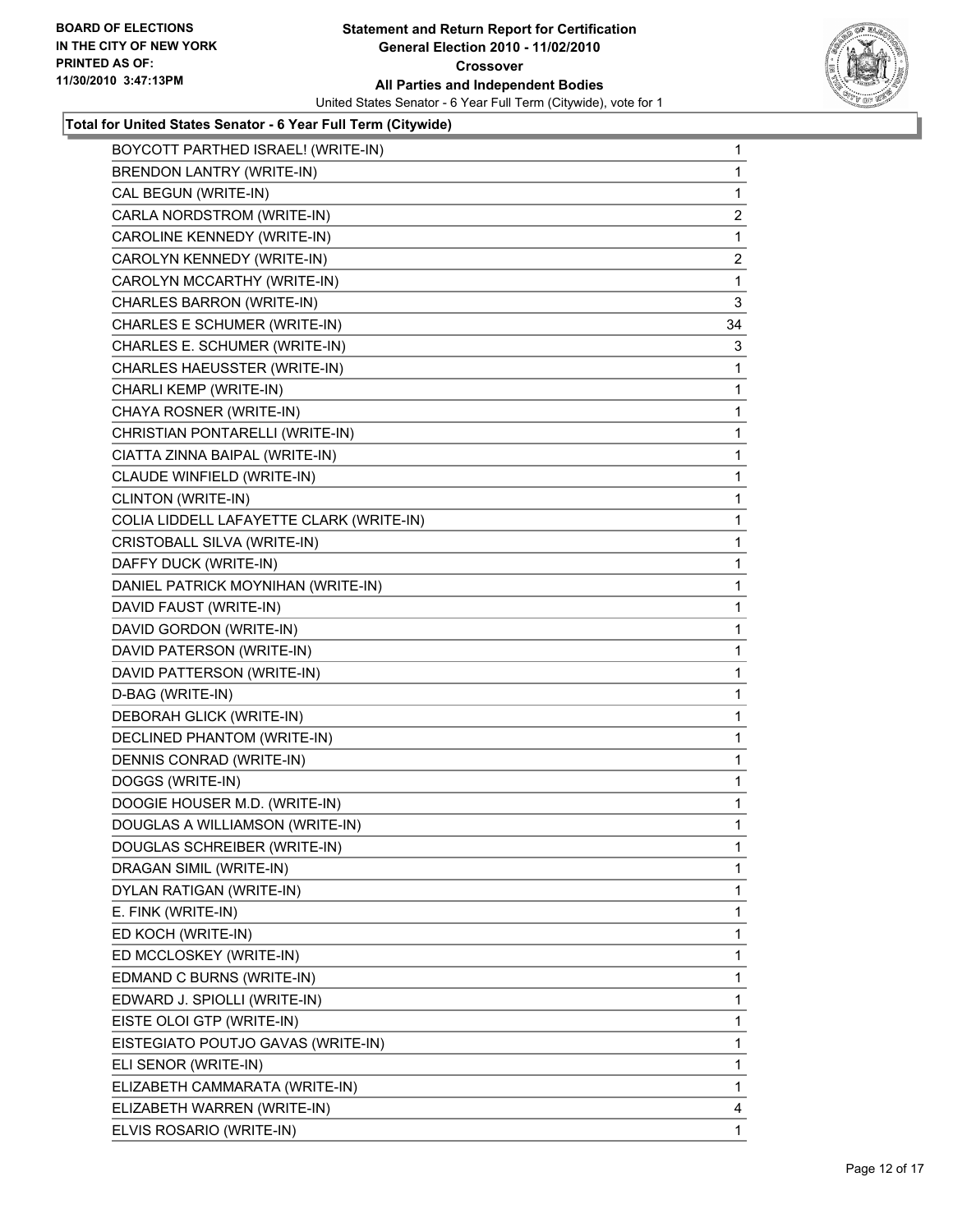

| ERIK MERMAGEN (WRITE-IN)           | $\mathbf 1$    |
|------------------------------------|----------------|
| ERNEST FRIEDMAN (WRITE-IN)         | $\mathbf{2}$   |
| ESTHER STEINBERG (WRITE-IN)        | 1              |
| ETERNAL FATHER & LORD (WRITE-IN)   | 1              |
| EUROPEAN AMERICA (WRITE-IN)        | 1              |
| FAULKNER (WRITE-IN)                | 1              |
| FEISAL RAUF (WRITE-IN)             | 1              |
| FLORENCE MCDERMOTT (WRITE-IN)      | 1              |
| FRANK PADAVAN (WRITE-IN)           | 1              |
| FRED DOLLEAR (WRITE-IN)            | 1              |
| FULL PUBLIC FUNDING (WRITE-IN)     | 1              |
| GAIL GOODE (WRITE-IN)              | $\overline{c}$ |
| GAMAAL D. BROWN (WRITE-IN)         | 1              |
| <b>GARY BERNSTEIN (WRITE-IN)</b>   | 3              |
| <b>GARY BERNSTEN (WRITE-IN)</b>    | 5              |
| <b>GARY BERNTSEN (WRITE-IN)</b>    | 1              |
| <b>GARY SCHROEN (WRITE-IN)</b>     | 1              |
| GAY MARRIAGE (WRITE-IN)            | 1              |
| <b>GEASE HOWARD (WRITE-IN)</b>     | 1              |
| <b>GENE RUSSIANOFF (WRITE-IN)</b>  | 1              |
| <b>GEORGE EMERTRICK (WRITE-IN)</b> | 1              |
| <b>GEORGE M CODD (WRITE-IN)</b>    | 1              |
| GERALD A DENARO (WRITE-IN)         | 1              |
| <b>GREG BALL (WRITE-IN)</b>        | 1              |
| <b>GREGORY FINGER (WRITE-IN)</b>   | 1              |
| <b>GREGORY POLIT (WRITE-IN)</b>    | 1              |
| <b>GREY WILSONS (WRITE-IN)</b>     | 1              |
| HAM SANDWICH (WRITE-IN)            | 1              |
| HARPO MARX (WRITE-IN)              | 1              |
| HARVEY MILK (WRITE-IN)             | 1.             |
| HERB POSNER (WRITE-IN)             | 2              |
| HILLARY CLINTON (WRITE-IN)         | 1              |
| HOLT (WRITE-IN)                    | 1              |
| HOMER SIMPSON (WRITE-IN)           | 1              |
| HOWARD STERN (WRITE-IN)            | 1              |
| ISH PEE PEE (WRITE-IN)             | 1              |
| JAMES TRIKAS (WRITE-IN)            | 1              |
| JAMES VACAA (WRITE-IN)             | 1              |
| JAMES VACCA (WRITE-IN)             | 1              |
| JAMESCLARK COCKER (WRITE-IN)       | 1              |
| JASMINE PINKI (WRITE-IN)           | 1              |
| JAY TOWNSEND (WRITE-IN)            | 7              |
| JAY TOWNSEND VOID (WRITE-IN)       | 1              |
| JEAN DOHERTY (WRITE-IN)            | 1              |
| JEFFREY LEBOWSKI (WRITE-IN)        | 1              |
| JIMMY MCMILLAN (WRITE-IN)          | 5              |
|                                    |                |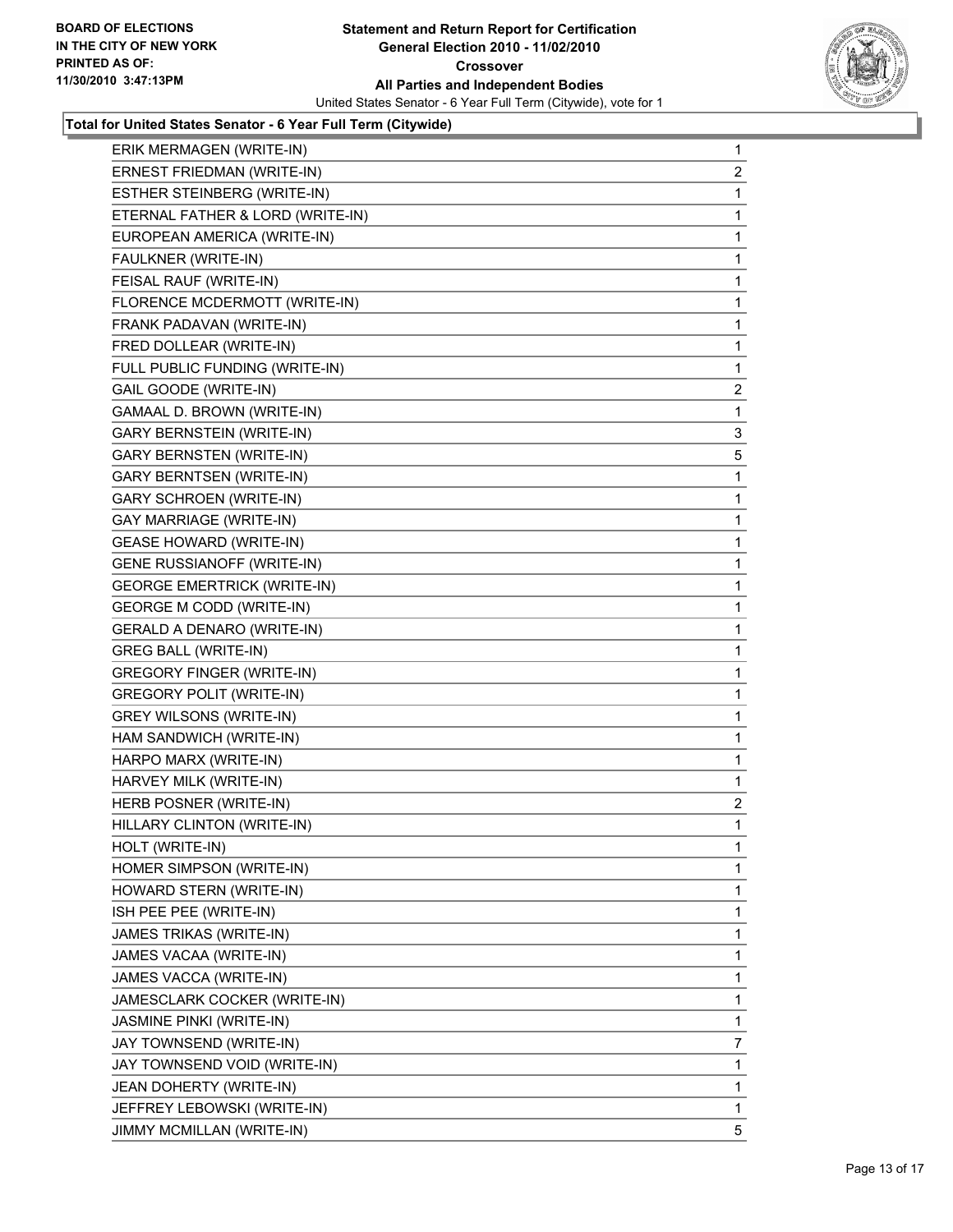

| JIMMY MCMILLIAN (WRITE-IN)                  | 1              |
|---------------------------------------------|----------------|
| JOANTHAN ROSSI (WRITE-IN)                   | 1              |
| JOE ADDABBO (WRITE-IN)                      | 1              |
| JOE DIOGUARDI (WRITE-IN)                    | 1              |
| JOEL SCHWIMMER (WRITE-IN)                   | 1              |
| JOHN CLIFTON (WRITE-IN)                     | 1              |
| JOHN L SAMPSON (WRITE-IN)                   | 1              |
| JOHN MCCARTHY (WRITE-IN)                    | 2              |
| JOHN MESSER (WRITE-IN)                      | 1              |
| JOHN W. CRONIN (WRITE-IN)                   | 1              |
| JON STEWART (WRITE-IN)                      | 3              |
| JONAS BENDER-NASH (WRITE-IN)                | 1              |
| JONATHAN ROSSI (WRITE-IN)                   | 1              |
| JOSE PERALTA (WRITE-IN)                     | 1              |
| JOSE SERRANO (WRITE-IN)                     | 1              |
| JOSEPH D'AGOSTINO (WRITE-IN)                | 1              |
| JOSEPH DIAFERIA (WRITE-IN)                  | 1              |
| JOSEPH MORTHORE (WRITE-IN)                  | 1              |
| JOSHUA BARRO (WRITE-IN)                     | 1              |
| KARL DENNINGER (WRITE-IN)                   | 1              |
| KATHERINE R MASI (WRITE-IN)                 | 2              |
| KEITH WRIGHT (WRITE-IN)                     | 1              |
| KEVIN BOYLE (WRITE-IN)                      | 1              |
| KEVIN CUMMINS (WRITE-IN)                    | $\overline{2}$ |
| KHALDOWN KHELIL (WRITE-IN)                  | 1              |
| KING KONG (WRITE-IN)                        | 1              |
| LARRY JACOBS (WRITE-IN)                     | 1              |
| LARRY MONTY (WRITE-IN)                      | 1              |
| LAURA COLBY (WRITE-IN)                      | 1              |
| LEONARD VAISMAN (WRITE-IN)                  | 1              |
| LISA MURKOWSTZ (WRITE-IN)                   | 1              |
| LIZARD PEOPLE (WRITE-IN)                    | 1              |
| LORAINE NELSON (WRITE-IN)                   | 1              |
| LORD JESUS CHRIST THE SON OF GOD (WRITE-IN) | 1              |
| LORI SADDLER (WRITE-IN)                     | 1              |
| MARC LAW (WRITE-IN)                         | 1              |
| MARK DEWAR (WRITE-IN)                       | 1              |
| MARK SEAMAN (WRITE-IN)                      | 1              |
| MARK ZINK (WRITE-IN)                        | 1              |
| MARTIN J. GOLDEN (WRITE-IN)                 | 1              |
| MARTIN T GOODMAN (WRITE-IN)                 | 1              |
| MARVIN MARKUS (WRITE-IN)                    | 3              |
| MARY CLARK (WRITE-IN)                       | 1              |
| MARY V ROBBINS MD (WRITE-IN)                | 1              |
| MARYANNE SLULLEY (WRITE-IN)                 | 1              |
| ME (WRITE-IN)                               | 1              |
|                                             |                |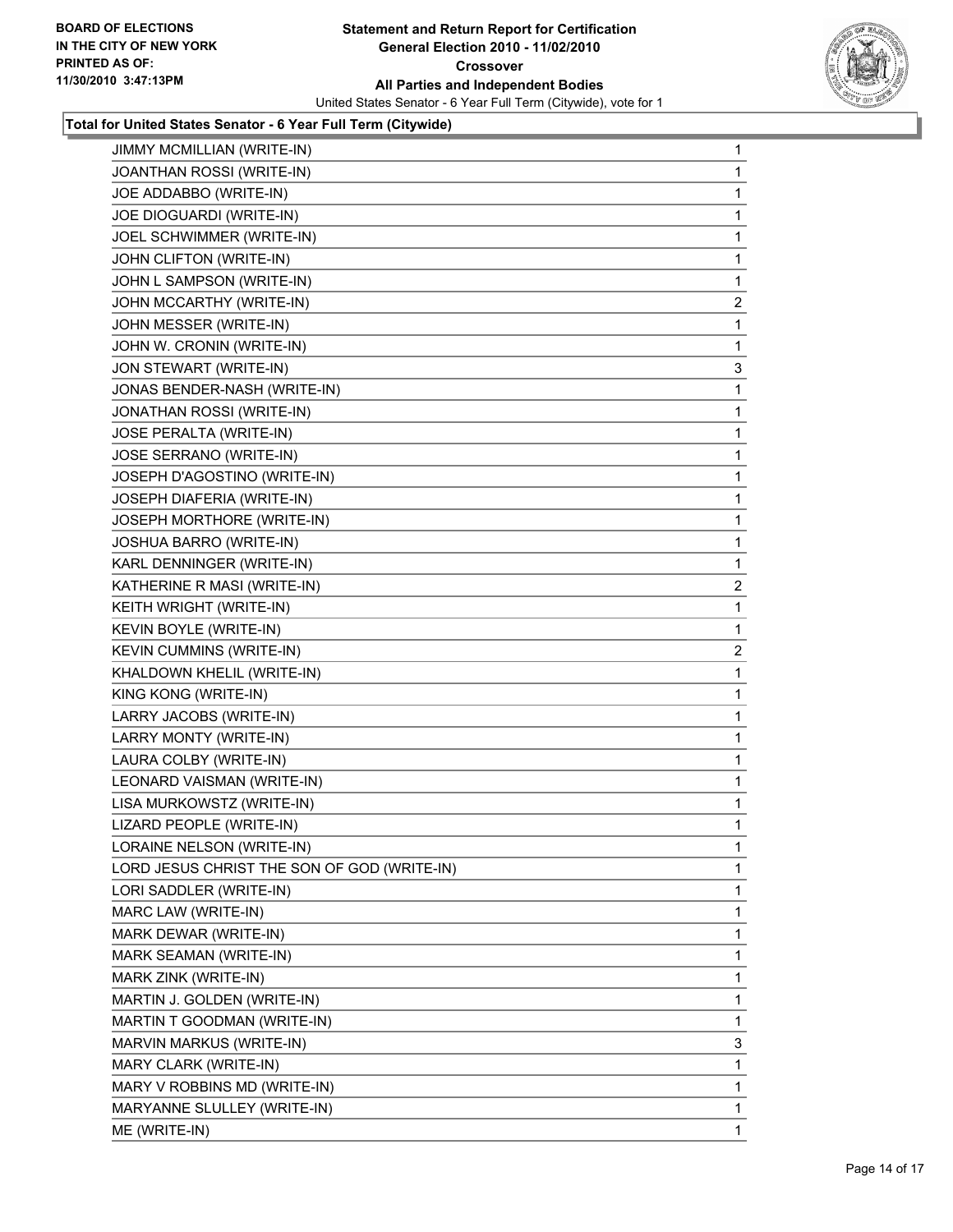

| MEDICARE FOR ALL (WRITE-IN)       | 1   |
|-----------------------------------|-----|
| MICHAEL BLOOMBERG (WRITE-IN)      | 3   |
| MICHAEL BOCHSMAN (WRITE-IN)       | 1   |
| MICHAEL DEAR (WRITE-IN)           | 1   |
| MICHAEL EVANSKI (WRITE-IN)        | 1   |
| MICHAEL FANDALL (WRITE-IN)        | 1   |
| MICHAEL FESSEL (WRITE-IN)         | 1   |
| MICHAEL I. FANDAL (WRITE-IN)      | 1   |
| MICHAEL SANDAL (WRITE-IN)         | 1   |
| MICHELLE BRIGGS (WRITE-IN)        | 1   |
| MICKEY MOUSE (WRITE-IN)           | 3   |
| MIGUEL SERRAT (WRITE-IN)          | 1   |
| MISS PEGGY (WRITE-IN)             | 1   |
| MITCHEL ZINK (WRITE-IN)           | 1   |
| MITCHELL ZINK (WRITE-IN)          | 14  |
| MITT ROMNEY (WRITE-IN)            | 1   |
| MITT ROMNI (WRITE-IN)             | 1   |
| MONICA ANUSA (WRITE-IN)           | 1   |
| MONTGOMERY SUMMA (WRITE-IN)       | 1   |
| MORT ZUCKER-MAN (WRITE-IN)        | 1   |
| MR. SPOK (WRITE-IN)               | 1   |
| N/A (WRITE-IN)                    | 1   |
| NADIA VASQUEZ (WRITE-IN)          | 1   |
| NEAL NANATO (WRITE-IN)            | 1   |
| NEIL SCOTT (WRITE-IN)             | 1   |
| NEITHER (WRITE-IN)                | 1   |
| NESTER MAKHINO (WRITE-IN)         | 1   |
| NICK MARTIN (WRITE-IN)            | 1   |
| NO NAME (WRITE-IN)                | 101 |
| NO ONE (WRITE-IN)                 | 2   |
| NOAM CHOUSKY (WRITE-IN)           | 1   |
| NOBODY (WRITE-IN)                 | 1   |
| NONE (WRITE-IN)                   | 5   |
| NONE OF THE ABOVE (WRITE-IN)      | 4   |
| NONE OF THE FOREGOING (WRITE-IN)  | 1   |
| NOT SCHUMER (WRITE-IN)            | 1   |
| OMOWALE ADEWALE (WRITE-IN)        | 1   |
| PAT TOONEY (WRITE-IN)             | 1   |
| PAUL BOIDER (WRITE-IN)            | 1   |
| PETER HOWARD (WRITE-IN)           | 2   |
| PETER KING (WRITE-IN)             | 3   |
| PHIL DONAHUE (WRITE-IN)           | 1   |
| PHIL LESH (WRITE-IN)              | 1   |
| POPEYE (WRITE-IN)                 | 1   |
| RACHEL MADDOW OF MSNBC (WRITE-IN) | 1   |
| RALPH NADER (WRITE-IN)            | 3   |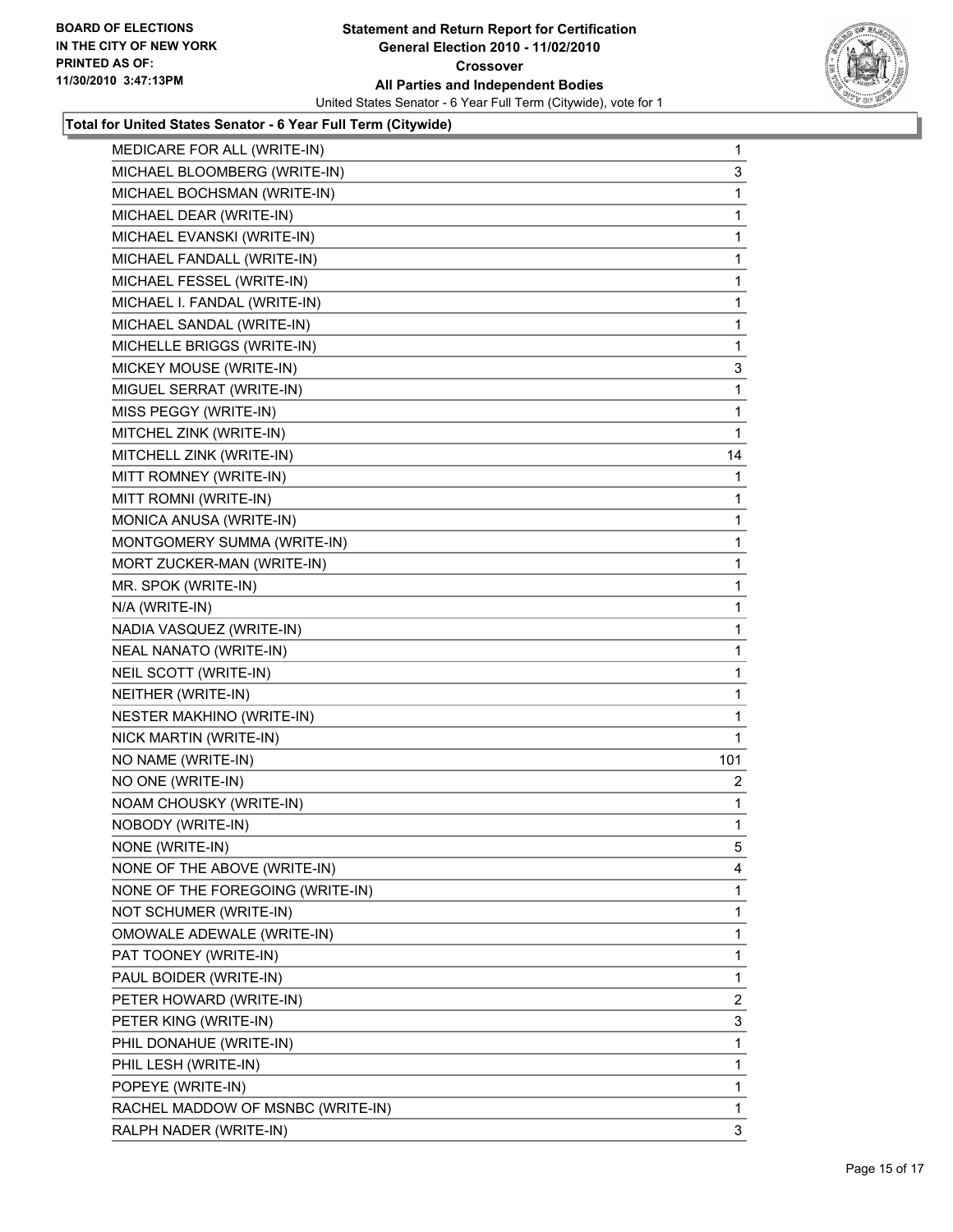

| RANDY A CREDICO (WRITE-IN)         | 1              |
|------------------------------------|----------------|
| RANDY CREDICO (WRITE-IN)           | 1              |
| RAYMOND GEE (WRITE-IN)             | 1              |
| REBECCA CURT (WRITE-IN)            | 2              |
| RENEE HAYNES (WRITE-IN)            | 1              |
| RHODA NADLER (WRITE-IN)            | 1              |
| RICHARD LA SALLE (WRITE-IN)        | 1              |
| RICHARD MAIELLO (WRITE-IN)         | 1              |
| RJ GUERCIO (WRITE-IN)              | 1              |
| ROBERT DELGROSSO (WRITE-IN)        | 1              |
| ROBERT WILLIAMS (WRITE-IN)         | 1              |
| RON PAUL (WRITE-IN)                | 1              |
| RONDA HAUBEN (WRITE-IN)            | 1              |
| ROSS FEINGOLD (WRITE-IN)           | 1              |
| ROY ENNIS (WRITE-IN)               | 1              |
| RUDOLPH GIULIANI (WRITE-IN)        | 2              |
| RUTH ROBIN-ERE (WRITE-IN)          | 1              |
| RUTH ROBINETT (WRITE-IN)           | 3              |
| RUTH ROBINETTE (WRITE-IN)          | 1              |
| RYAN E. HOFFMAN (WRITE-IN)         | 1              |
| RYAN MURPHY (WRITE-IN)             | 2              |
| SARA RUTH ROBINETTE (WRITE-IN)     | 2              |
| SARAH ROBINETT (WRITE-IN)          | 1              |
| SARAH RUTH RABINETT (WRITE-IN)     | 1              |
| SARAH RUTH ROBINETT (WRITE-IN)     | 3              |
| SCOTT M. SINGER (WRITE-IN)         | 1              |
| SCOTT MICHAEL SINGER (WRITE-IN)    | 1              |
| SCOTT SINGER (WRITE-IN)            | 1              |
| SDU FOUST (WRITE-IN)               | 1              |
| SEAN SULLIVAN (WRITE-IN)           | 1              |
| SEBASTIAN D'BRONSKI (WRITE-IN)     | 1              |
| SEKOY MARTIN (WRITE-IN)            | 1              |
| SHIRLEY HUNTLEY (WRITE-IN)         | 2              |
| SIMON KWOK (WRITE-IN)              | 1              |
| SINGLE PAYER (WRITE-IN)            | 1              |
| SIRAH RUTH ROBINETT (WRITE-IN)     | 2              |
| SOMEONE ELSE (WRITE-IN)            | $\overline{2}$ |
| ST. VINCENT REPLACEMENT (WRITE-IN) | 1              |
| STEPHEN A VALENTIN (WRITE-IN)      | 1              |
| STEVE JUGAN (WRITE-IN)             | 1              |
| STEVEN A KING (WRITE-IN)           | 2              |
| STEVEN COLBERT (WRITE-IN)          | 1              |
| STEWART MILSTEIN (WRITE-IN)        | 1              |
| TED SORENSEN (WRITE-IN)            | 1              |
| TERESA A. ZERILLI (WRITE-IN)       | 1              |
| THOMAS DAY (WRITE-IN)              | 1.             |